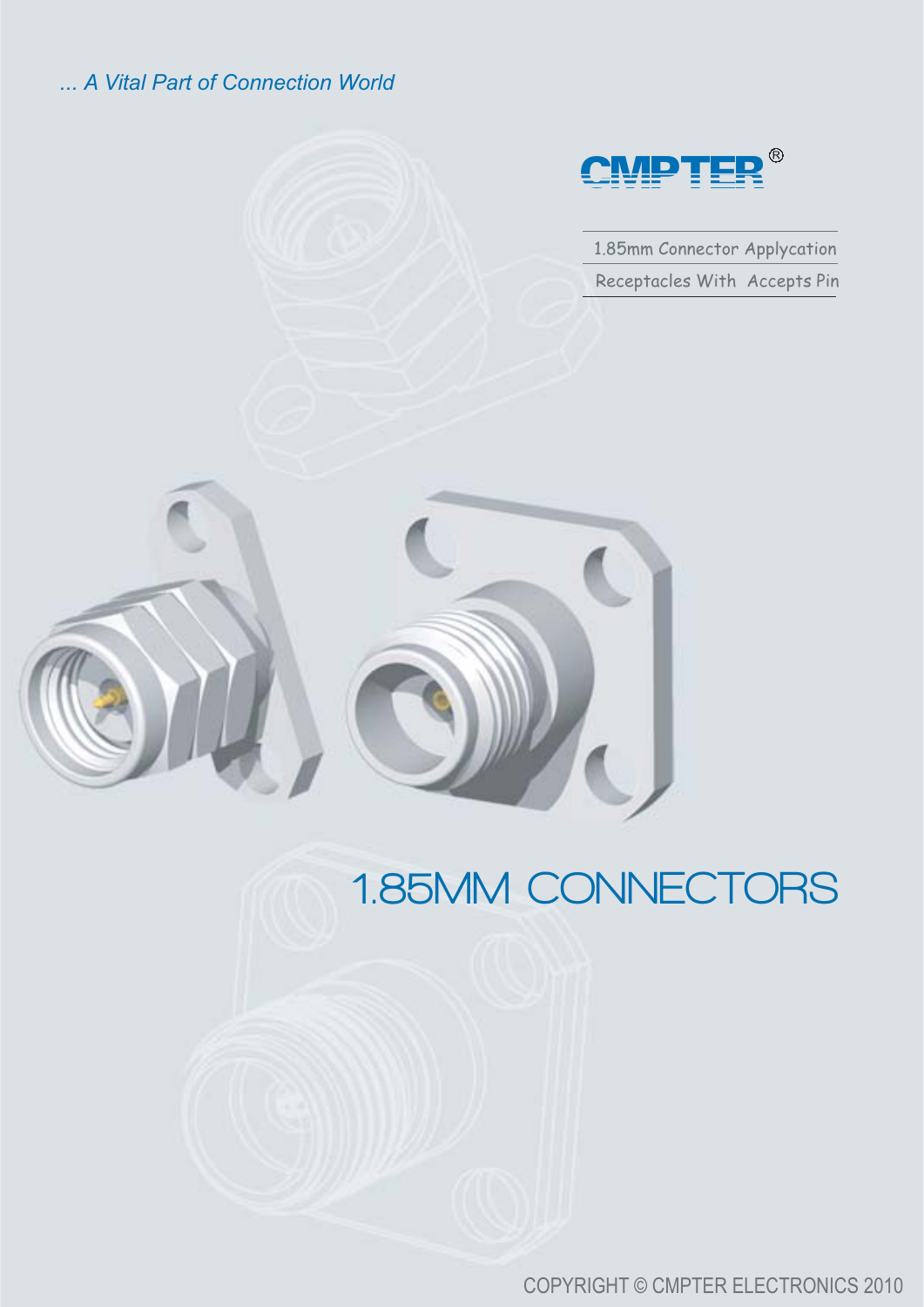### 1.85mm Precision Connectors



#### **DESCRIPTION**

The 1.85mm connector are 50 ohm precision connector developed in the mid-1980s by Hewlett Packard. Perform mode free to 65GHz. The outer conductor measures 1.85mm and the robust wall of the connector body is designed to engage before the center conductor, assuring a rugged, repeatable mating interface. The interface is air dielectric with the contact supported by a short dielectric bead.

- 1.85mm Design Features
- Excellent performance up to 65GHz
- Rugged construction for reliability
- Mechanically compatible with 2.4mm connector series

#### **CONTENTS**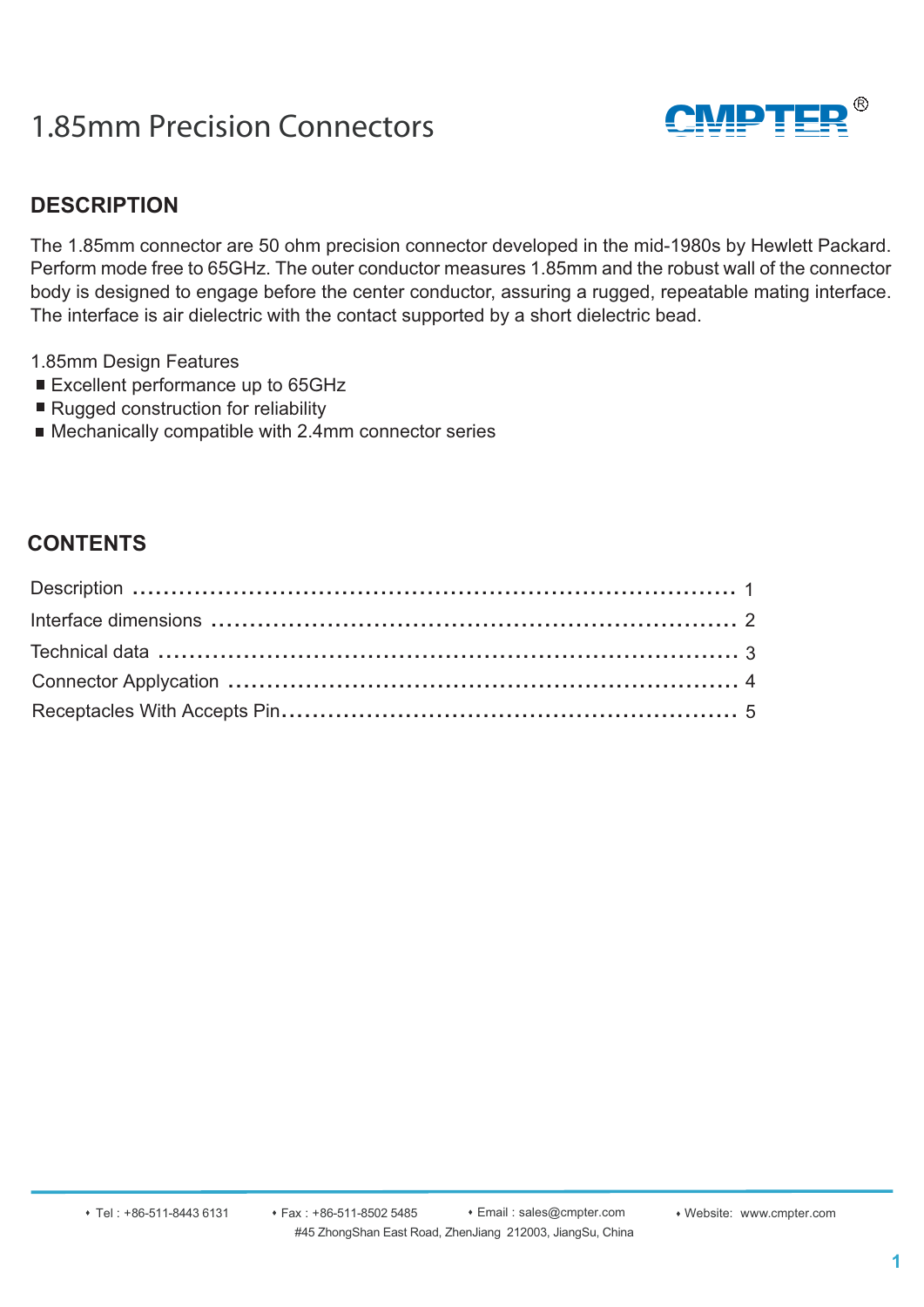### 1.85mm INTERFACE







| 1.85mm Male |      |      |       |       |
|-------------|------|------|-------|-------|
|             | mm   |      | Inch  |       |
|             | Min  | Max  | Min   | Max   |
| A           | 7.01 | 7.11 | . 276 | . 280 |
| B           | 4.72 | 4.75 | .186  | .187  |
| C           | 1.84 | 1.86 | .7233 | .0733 |
| D           | 0.50 | 0.52 | .0196 | .0206 |
| E           | 0.79 | 0.82 | .0311 | .0321 |
| F           | 0.51 | 0.76 | .020  | .030  |
| G           | 1.85 | 2.45 | .073  | .096  |
| H           | 4.37 | 4.62 | . 172 | . 182 |
| T           | 1.35 | 1.45 | .053  | .057  |
| J           |      | 0.08 |       | .003  |
| K           | 3.38 | 3.48 | . 133 | . 137 |

| 1.85mm Female |      |      |        |        |
|---------------|------|------|--------|--------|
|               | mm   |      | Inch   |        |
|               | Min  | Max  | Min    | Max    |
| A             | 5.79 | 5.89 | . 228  | . 232  |
| B             | 4.77 | 4.80 | .1878  | .1888  |
| C             | 1.84 | 1.86 | .07233 | .07333 |
| D             | 0.79 | 0.82 | .0311  | .0321  |
| E             | 3.00 | 3.10 | . 118  | . 122  |
| F             | 2.64 |      | . 104  |        |
| G             |      | 0.08 |        | .003   |
| H             | 1.37 | 1.63 | .054   | .064   |
| T             | 4.80 | 5.05 | .189   | . 199  |
| J             | 6    |      | . 236  |        |

#### **Interface dimensions conformable to the standards: IEC61169**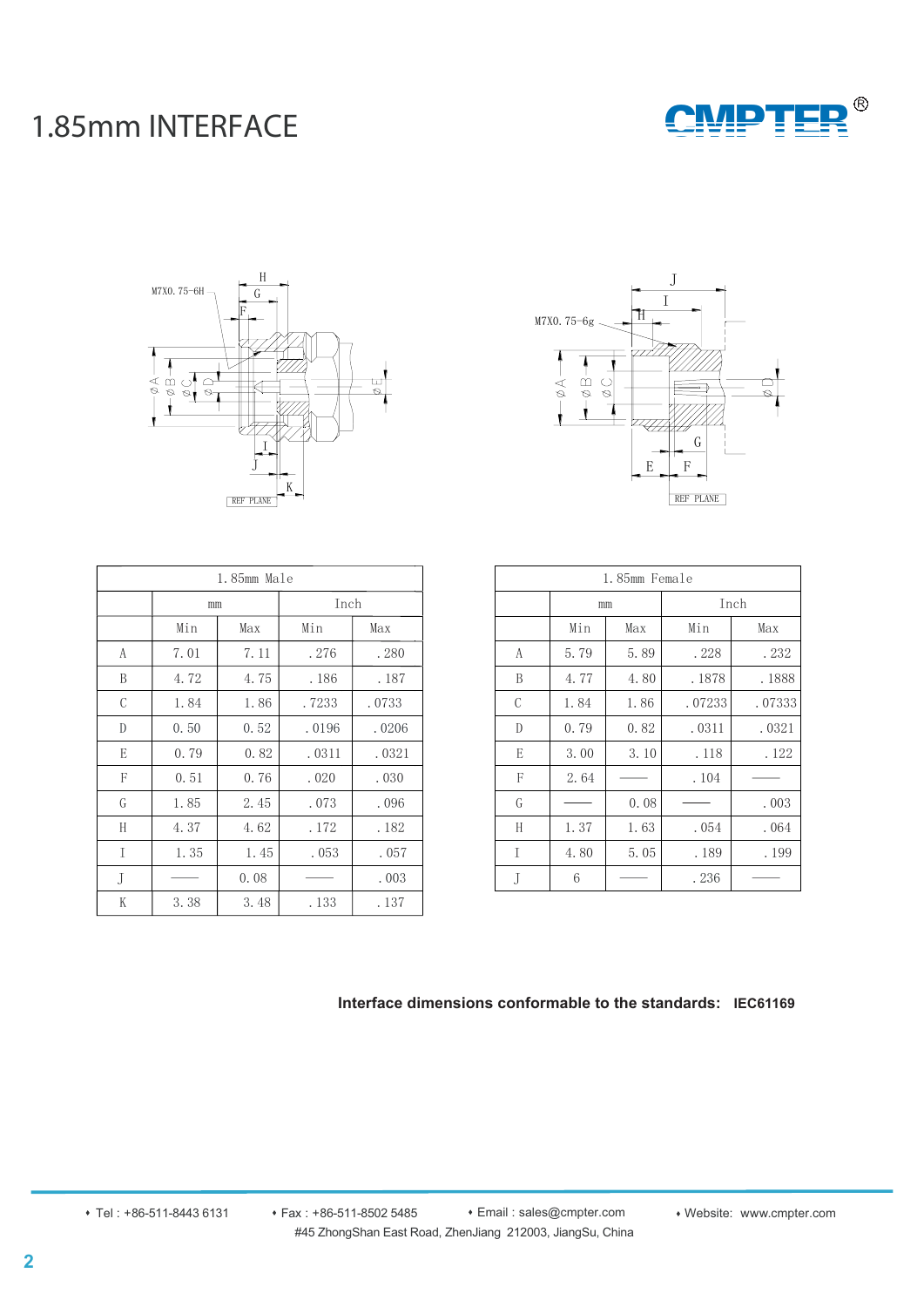## TECHNICAL DATA



| <b>ELECTRICAL DATA</b>         |                                   |
|--------------------------------|-----------------------------------|
| Impedance                      | 50 Ohm                            |
| Frequency range                | $DC - 65GHz$                      |
| Dielectric withsanding voltage | 500V                              |
| Insulation resistance          | $\geq$ 3*1000 MQ                  |
| Contact resistance             | inter contact $\leq$ 3 m $\Omega$ |
|                                | out contact $\leq$ 2.5 m $\Omega$ |
| VSWR max.                      | 1.25:1                            |
|                                |                                   |

| <b>MECHANICAL DATA</b> |                                    |
|------------------------|------------------------------------|
| <b>Base material</b>   |                                    |
| Centercontact          | Copper Beryllium Alloy, Gold-pated |
| <b>Body</b>            | <b>Stainless Steel, Passivated</b> |
| Insulator              | PEI                                |
| Durability (matings)   | $\geq 500$                         |
|                        |                                    |

| <b>ENVIRONMENTAL</b>     |                                                            |
|--------------------------|------------------------------------------------------------|
| <b>Temperature Range</b> | $-55$ °C to + 165 °C                                       |
| Thermal shock            | MIL-STD-202, Method 107, Condition B                       |
| Corrosion                | Saltspray test acc.to MIL-STD-202, Method 101, Condition B |
| Vibration                | MIL-STD-202, Method 204, Condition D                       |
|                          |                                                            |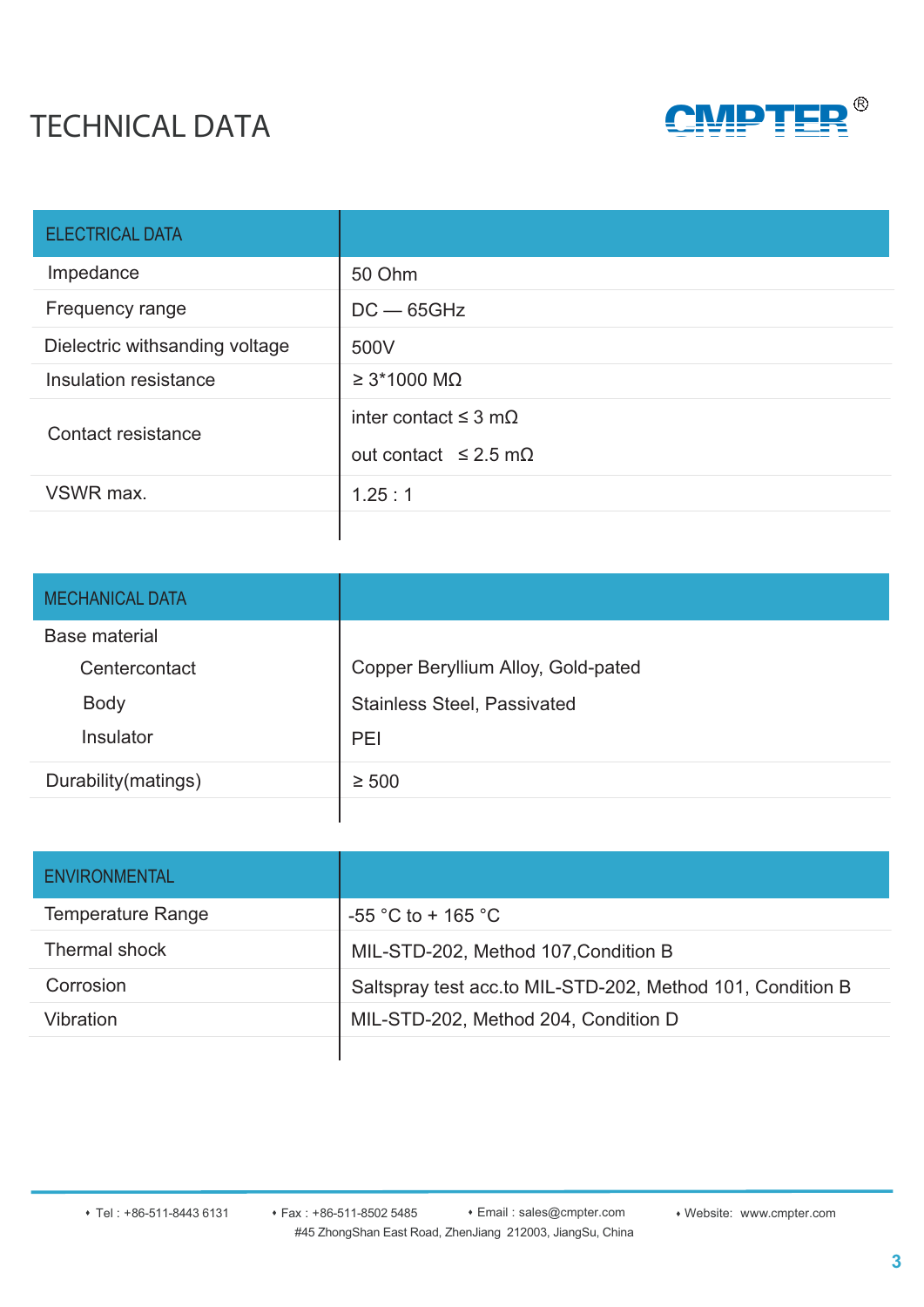

## 1.85mm Connector Applycation





Microstrip

id Repiaceable<br>Connector Pin

Field Replaceable



### Mate with Glass Bead Mate with Glass Bead Mate with Pin and Insulator Mate with Pin

Glass Bead



| <b>Recommended Dimensions</b> |               |               |  |
|-------------------------------|---------------|---------------|--|
| ød                            | $0.23$ [.009] | $0.30$ [.012] |  |
| D                             | 1.73 [.068]   | 1.93 [.076]   |  |
|                               | 1.40 [.055]   |               |  |
| $\overline{1}$ 1              | $3.05$ [.120] | 1.02 [.040]   |  |
| 12                            | $0.76$ [.030] | 2.03 [.080]   |  |

## Recommend Glass Bead Mounting Dimensions



| <b>Recommended Dimensions</b> |                                   |                                 |  |  |
|-------------------------------|-----------------------------------|---------------------------------|--|--|
| Ød                            | $0.23$ [.009]<br>$0.30$ [.012]    |                                 |  |  |
| A                             | According as D                    |                                 |  |  |
| B                             | According as L                    |                                 |  |  |
| C                             | $0.15$ [.006] $-$ 0.20 [.008]     | $0.06$ [.0025] $- 0.09$ [.0035] |  |  |
| D                             | $0.77$ [.0302] $-$ 0.82 [.0322]   | $1.65$ [.065] $- 1.70$ [.067]   |  |  |
| Е                             | $d \times 2.3$ [d $\times .091$ ] |                                 |  |  |
| н                             | $A + 1$ [A+.039]                  |                                 |  |  |
| G                             | $0.5$ [.020]                      |                                 |  |  |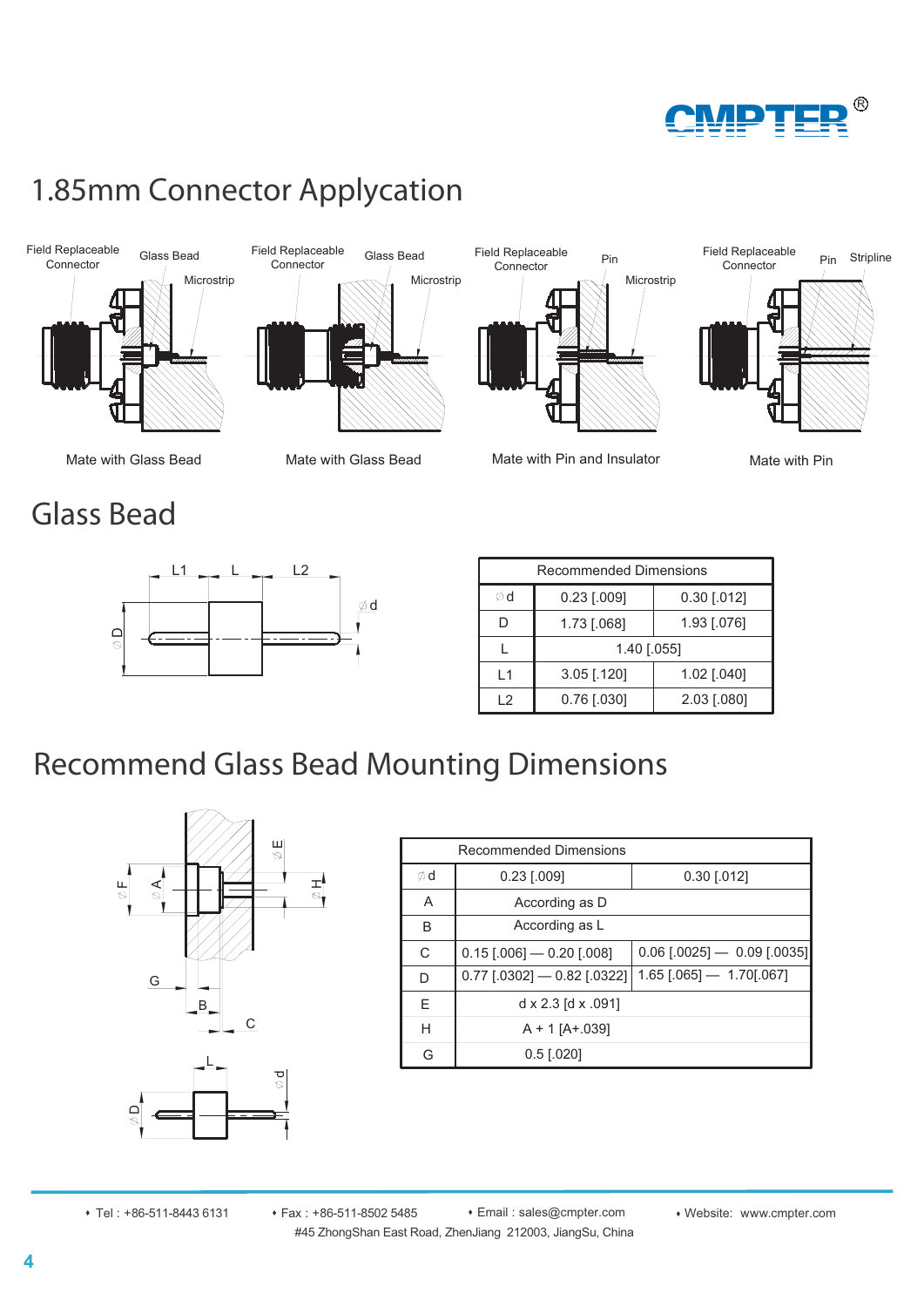## RECEPTACLES WITH ACCEPTS PIN



**<b>⊽**RoHS

### Receptacles, jacks (female), Flange Mount



### Receptacles, jacks (female), Thread in



#45 ZhongShan East Road, ZhenJiang 212003, JiangSu, China • Tel : +86-511-8443 6131 • Fax : +86-511-8502 5485 • Email : sales@cmpter.com • Website: www.cmpter.com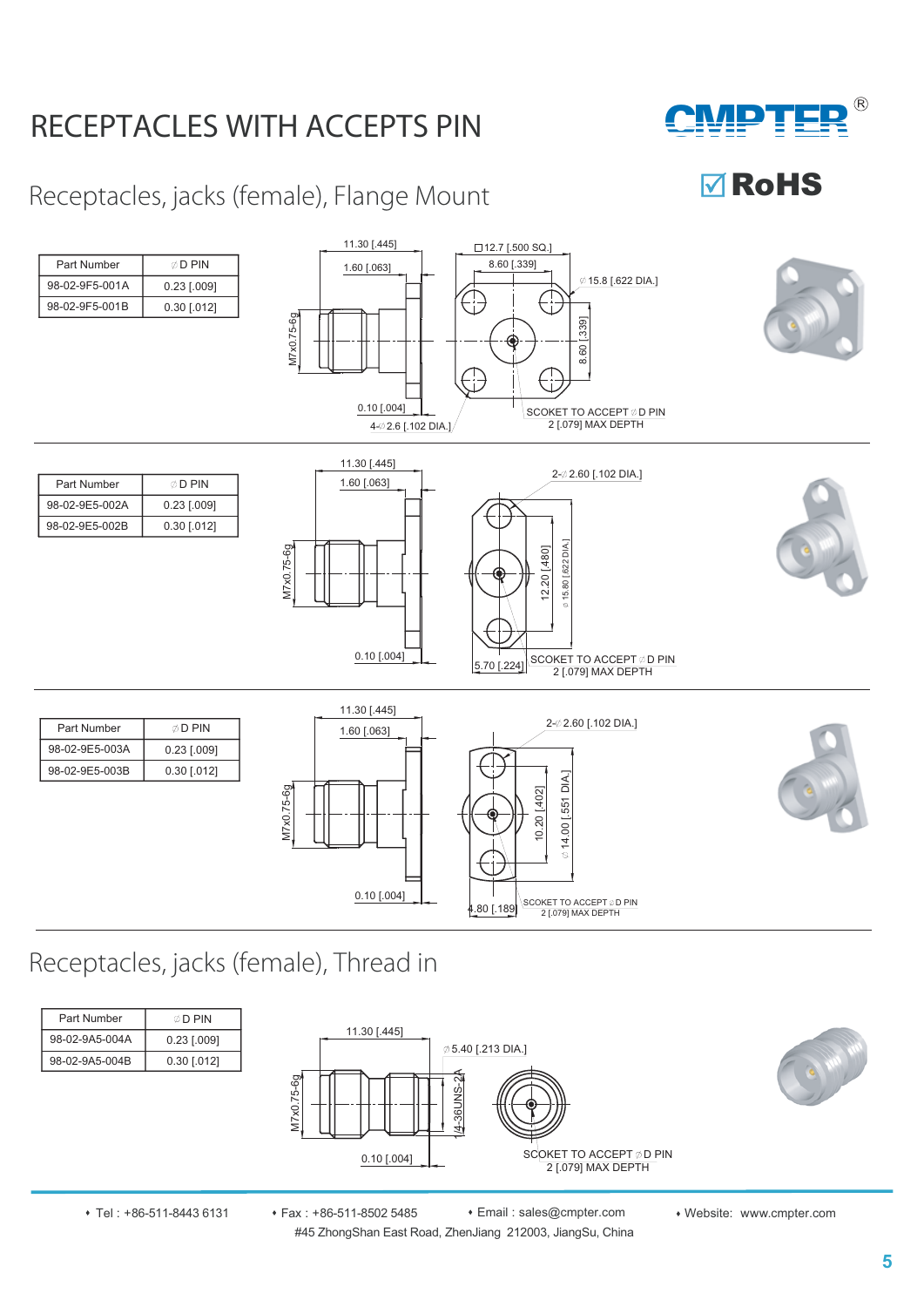## RECEPTACLES WITH ACCEPTS PIN

**CMPTER**  $(R)$ 

**MRoHS** 

Receptacles, jacks (female), Thread in



### Receptacles, plugs (male), Flange Mount

| Part Number    | ⊚ D PIN       |
|----------------|---------------|
| 98-03-9F5-006A | $0.23$ [.009] |
| 98-03-9F5-006B | $0.30$ [.012] |





| Part Number    | © D PIN       |
|----------------|---------------|
| 98-03-9E5-007A | $0.23$ [.009] |
| 98-03-9E5-007B | $0.30$ [.012] |





| Part Number    | ⊘ D PIN       |
|----------------|---------------|
| 98-03-9E5-008A | 0.23 [.009]   |
| 98-03-9E5-008B | $0.30$ [.012] |





#45 ZhongShan East Road, ZhenJiang 212003, JiangSu, China • Tel : +86-511-8443 6131 • Fax : +86-511-8502 5485 • Email : sales@cmpter.com • Website: www.cmpter.com

**6**